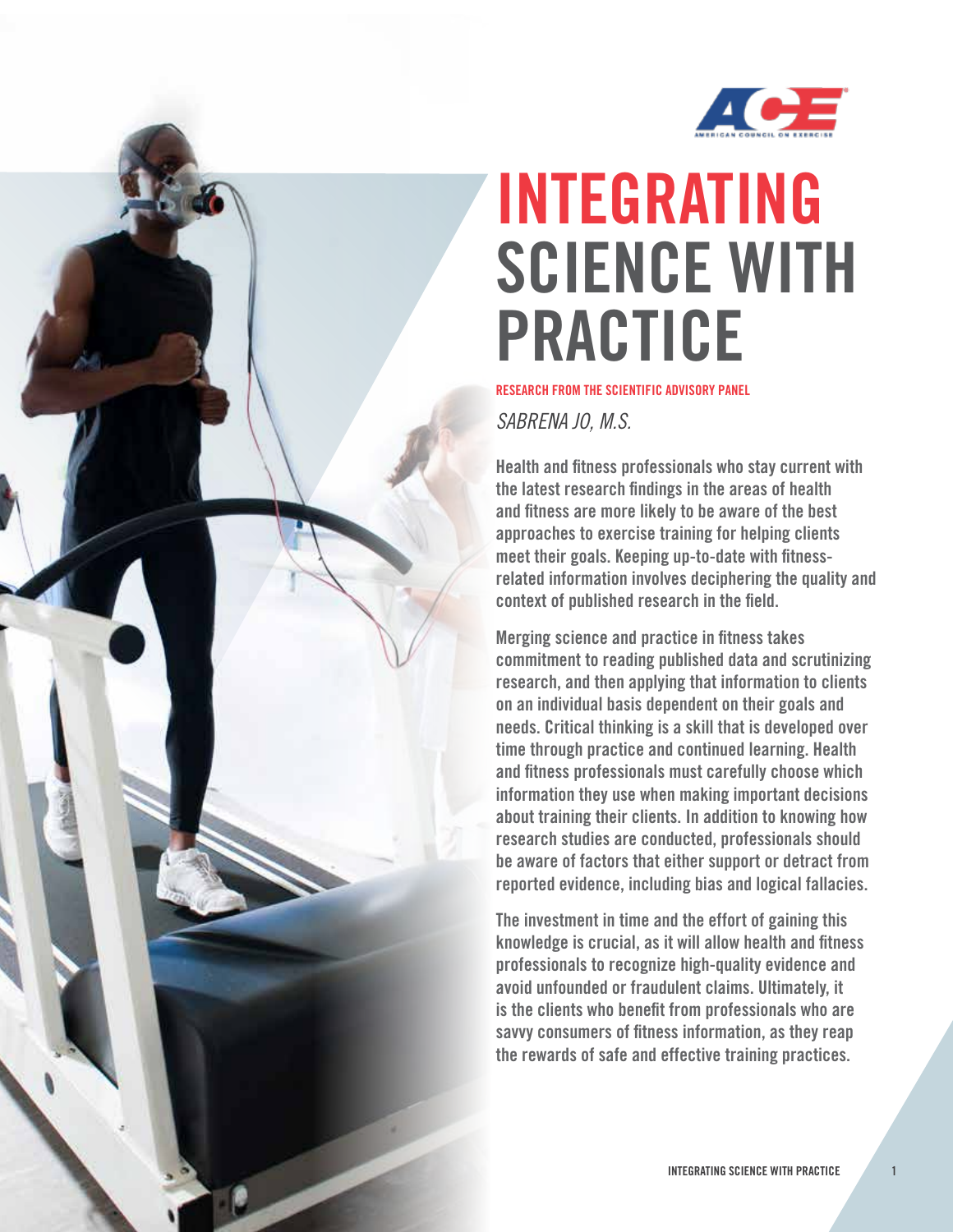*The science of exercise is rooted in the foundations of anatomy and physiology, which explore the structure and function of the human body.*

# KEY POINTS

- Scientific research is a systematic process that attempts to establish differences, relationships or causality among different variables.
- The scientific method is a systematic investigation of scientific theories and their resultant hypotheses.
- Science involves both inductive and deductive reasoning, and the difference is important in understanding the generalizability of research results.
- One way to determine the merit of research claims is to look for general scientific consensus on the matter.
- Distinguishing between quantitative and qualitative data can help the reader decide how well the results of a study match the type of information the reader wants to know.
- Health and fitness professionals should understand the following terms and how they impact the value of research results: validity, reliability, sample size, study limitations and peer review.
- Health and fitness professionals must carefully choose which information they will utilize when making important decisions about training their clients. In addition to knowing how research studies are conducted, professionals should be aware of factors that either support or detract from reported evidence, including bias and logical fallacies.

**HEALTH AND FITNESS** professionals are tasked with marrying the principles of exercise science with the art of crafting safe and effective exercise programs that take into account individuals' needs, goals and personal preferences. Successfully integrating scientifically supported practices into fitness routines should lead to greater benefits for program participants.

The science of exercise is rooted in the foundations of anatomy and physiology, which explore the structure and function of the human body. The primary purpose of exercise physiology is to study the specific challenges to the body's interrelated systems as experienced through the stress of acute bouts of exercise and chronic physical training.

In the field of exercise physiology, hypotheses are tested by scientists who conduct both basic and applied research. Basic researchers attempt to determine mechanisms involved in various processes. Typical studies focus on cellular and molecular processes, such as how organ systems respond to various factors (e.g., the stress of different types of exercise). Applied researchers usually conduct studies with a focus on more practical issues that can be applied in current practice, such as ways to increase athletic performance or improve health and reduce disease.

Most exercise science researchers are employed in universities and clinical settings. These types of jobs typically require the scientists to obtain terminal degrees, such as PhDs, which involve at least four to five years of study beyond the undergraduate level. While continued research in the exercise sciences is crucial for the advancement of the field, exercise physiologists are not necessarily practitioners. Fitness practitioners are individuals who may or may not hold a college degree in a related area of study, but nonetheless can benefit from being informed consumers of scientific research.

According to the U.S. Department of Labor,<sup>1</sup> employment of practitioners is projected to increase by 13 percent between 2012 and 2022. Currently, the barrier of entry into the field is relatively low, as there is no consensus on established standardized credentials for health and fitness professionals, nor are there nationwide regulations governing the practice of fitness instruction. A formal education and/or degree in

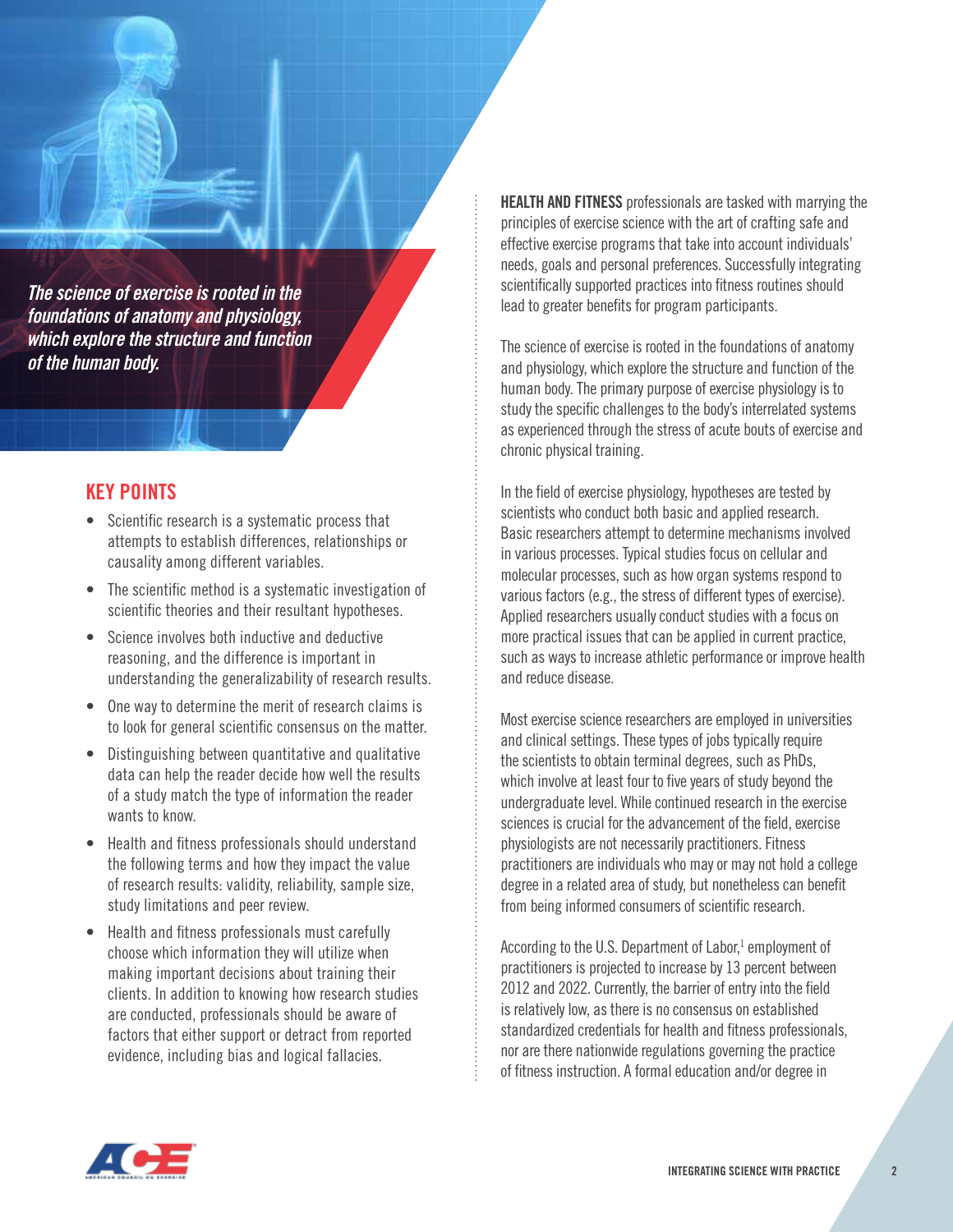exercise science is not necessary to become a health and fitness professional, though there are many resources available to help interested individuals gain the knowledge and skills they need to do so. Some resources are more reputable than others; health and fitness professionals may struggle with discerning credible facts from superfluous or even potentially harmful material. The low barrier for entry into the profession, coupled with access to a virtually limitless stream of fitness content on the internet, has set the stage for this information overload.

Certainly, conducting scientific research is not a prerequisite for exercise instruction. Leading and implementing fitness programs is based on applied science, and yet health and fitness professionals are not scientists. However, practitioners do have a responsibility to regularly read and comprehend exerciserelated research, as well as published guidelines and consensus statements regarding best practices for the safe and effective implementation of exercise programs. Understanding what the evidence supports (and does not support) will help professionals navigate through the seemingly endless amounts of information that are available on health and fitness. This skill can be useful when scrutinizing common industry practices, but is not necessarily helpful to clients. A good example of this can be found when researching the relationship between stretching and injury during exercise/sport performance, which shows that there is no scientific consensus on the types of stretching to reduce injury risk, or if stretching is even a factor in injury prevention.<sup>2,3</sup> Yet, there are many health and fitness professionals who promote stretching as a way to prevent injury.

Staying current with the latest findings in the areas of health and fitness reveals the best approaches to exercise training for helping clients meet their goals. Keeping up-to-date with fitness-related information involves deciphering the quality and context of published research in the field. This paper reviews strategies for health and fitness professionals who are seeking to better understand the scientific method and how to apply it in practice.

# BASIC CONCEPTS IN INTERPRETING SCIENTIFIC **RESEARCH**

Scientific research is a systematic process that attempts to establish differences, relationships or causality among different variables. Learning to analyze a scientific paper takes time and practice. Researchers often use unfamiliar terms,

. . . practitioners do have a responsibility to regularly read and comprehend exerciserelated research, as well as published guidelines and consensus statements regarding best practices . . .

which require the reader to look up definitions. Studies often involve methodologies that may require several readings to fully grasp, as what is done in research is often very different than the way fitness professionals implement training in practice. Comprehending scientific research requires a basic understanding of several concepts used in science. What follows is a review of important principles that will help advance a basic understanding of research methods. A detailed discussion of the scientific method and the use of statistics is beyond the scope of this paper, and the reader is encouraged to further investigate these concepts in the material listed in the reference list.

# *Scientific Method*

In its simplest form, the scientific method is a step-by-step process that researchers use to discover answers to questions:

- Forming a testable hypothesis
- Devising a study and collecting data
- Examining the data and reaching conclusions
- Reporting the findings of the study

It is a systematic investigation of scientific theories and their resultant hypotheses. A research hypothesis is an educated guess that is offered to test something that has yet to be explained, whereas a theory is the result of repeated observations and testing of hypotheses that lead to an explanation about something that is assumed to be true. The distinction between a hypothesis and a theory is an important one, as a theory has been extensively tested and may be generally accepted, while a hypothesis is a speculative guess that remains untested. An example of a research hypothesis is the statement, "A strength-training program of progressive resistance exercise leads to increased muscle strength." After repeated testing, a scientist can move to change a hypothesis to

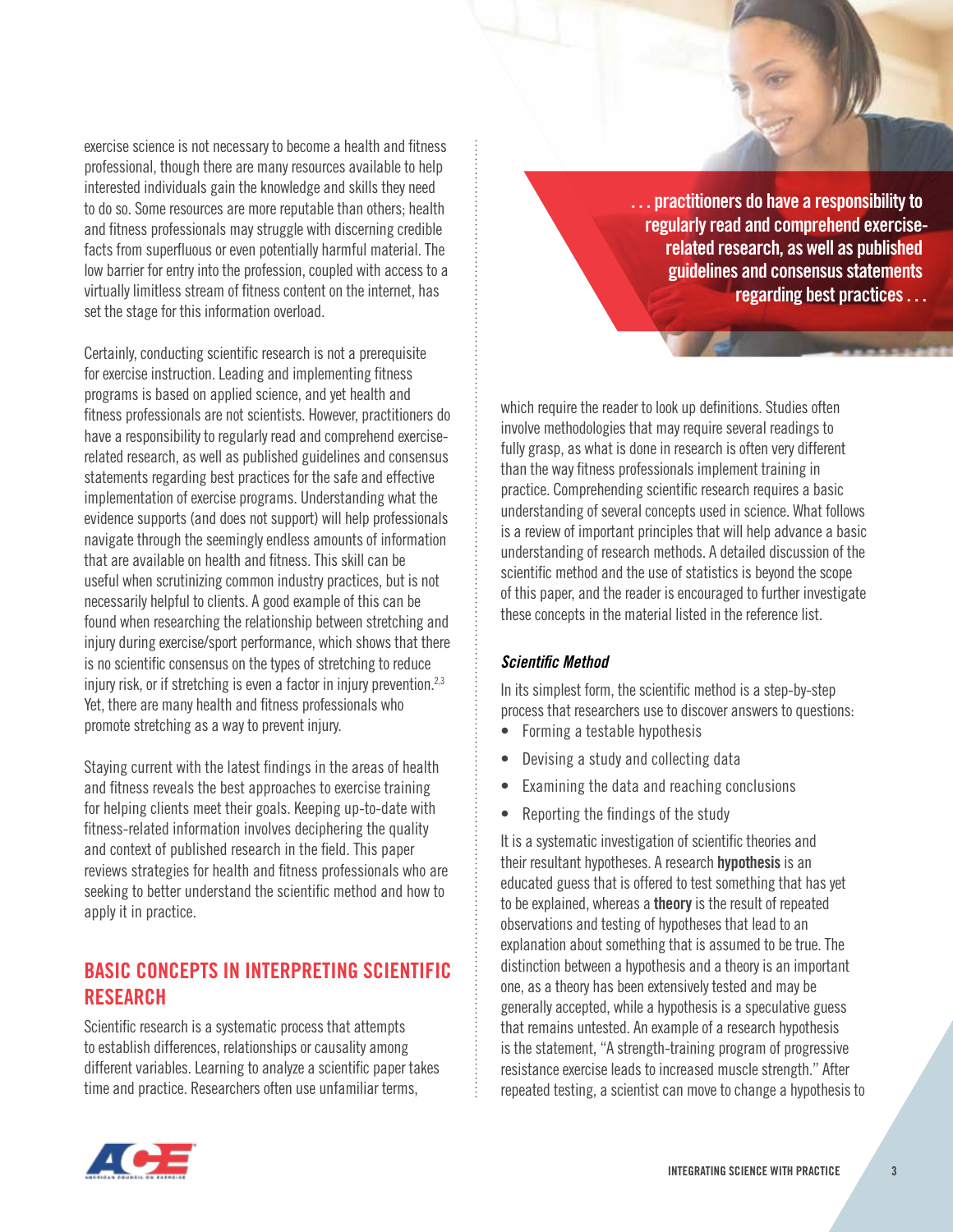

a theory, based on evidence. So, the same statement above can be considered a theory after it has passed the requisite testing. Further testing of a theory can build support for its accuracy. It is also possible for an existing theory to be challenged and determined wrong by new research. A theory cannot be proven because it is simply an interpretation of the available evidence. Science tries to determine the probability that an idea should be accepted or rejected based on the evidence. A program of scientific research often involves both inductive and deductive approaches to understanding data. Inductive reasoning involves collecting data and testing hypotheses to build theories, an exploratory approach. Induction is the process of moving from specific observations to general statements. Deductive reasoning involves testing hypotheses based on existing theory, a confirmatory approach. A good scientific theory makes predictions that can be tested in the form of hypotheses. Thus, deduction is the process of moving from general statements to see if specific observations support them. Science generally relies on both processes, and it is important to distinguish between these approaches when understanding the generalizability of results.

# *Quantitative versus Qualitative Research*

Objective, formal research is quantitative in nature, as it sets out to use numerical data to obtain information or, as the name implies, quantify results. Quantitative research involves samples of participants from whom numeric data are collected. These data are then used to generalize about a larger population of individuals. An example of quantitative research is a study designed to test a hypothesis comparing two modes of exercise (e.g., running and cycling) with a metric of intensity (e.g., percentage of  $\mathbf{v}_{2}$ max). Qualitative research involves variables which are more difficult to quantify, such as interviews, journals, and other subjective pieces of information. Qualitative research usually involves relatively small samples of participants from whom detailed, but non-numeric information is collected. Qualitative studies often investigate variables such

as feelings, opinions and emotions, and generally use words rather than numeric data. For example, a study that interviews a few participants about their feelings about the difficulty of a task (e.g., asking marathon runners about their mood and perceptions of fatigue at different points along the race route) would fit into the qualitative category. Qualitative information can also be transformed into quantitative data by assigning it numerical labels (e.g., recording the frequency with which marathon runners responded as having feelings of irritability during a race).

# *A good scientific theory makes predictions that can be tested in the form of hypotheses.*

Distinguishing between whether the data collected in a study are quantitative or qualitative can help the reader decide how well the results match the type of information that the reader wants to know. For example, if the reader is searching for data on the extent to which different running paces elicit various intensity responses as represented by percentage of VO<sub>2</sub>max, he or she will be looking for quantitative information about a physiological variable. On the other hand, if the reader is interested in learning about the subjective experiences of marathoners after running their first race, the results will be in the qualitative realm.

# *Validity*

When a study successfully measures what it sets out to measure, it has validity. Two key types of validity are internal and external. Internal validity applies to the treatments and outcomes within the study itself, whereas external validity involves the extent to which the study's results can be applied to the real world.

Research with internal validity means that no variables other than the ones that were assessed in the study are responsible for causing the result. For example, researchers concerned with comparing the performance of a specific lower-extremity exercise program with quadriceps strength outcomes want to be sure that the treatment (i.e., the exercise program) caused the difference in quadriceps strength (not changes in diet, extraneous leisure time physical activity, competition or

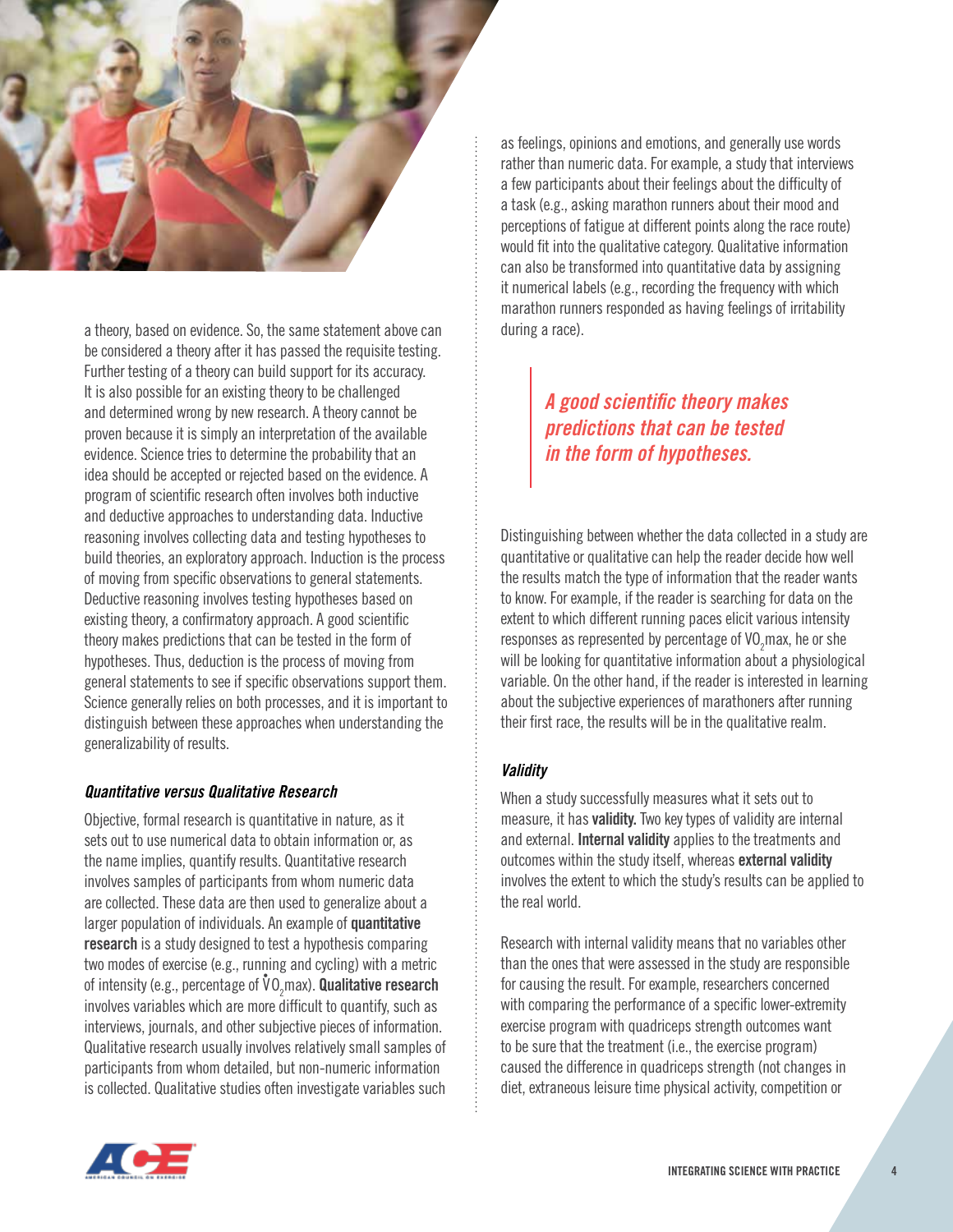

motivation levels). When unintended factors influence the results of a study, the data have been confounded, or clouded. These factors are called confounding variables. The best research designs try to eliminate the possibility that anything other than the treatment variable caused the changes in outcome.

Because the goal of most research is to generalize findings to the greater population, working to enhance external validity is important. Using the quadriceps strength example above, if the subjects in the treatment group were a sample of 19-yearold collegiate volleyball players who agreed to participate in an exercise study during their postseason break, it would be erroneous to infer that their results would apply to the greater population as a whole. The external validity of a study based solely on athletic, young women is low because those results do not translate well to other conditions or other groups.

# *Reliability*

Another important concept in scientific research is reliability. A test is reliable when it has been shown to produce repeated, consistent results. Consider, for example, a researcher who measures a subject's body weight using a standard scale. The first time the subject is weighed, the scale reads 200 lb. A few seconds after the first weighing, the researcher assesses the same subject again and gets a reading of 180 lb. One more weighing results in a reading of 195 lb. Clearly, the scale being used is not a reliable instrument of measurement.

In addition to equipment-related issues, there are two other types of reliability to consider in research: inter-researcher and test-retest. Good inter-researcher reliability results when different researchers perform the same experiment and get the same or similar results. An example of good inter-researcher reliability is when several researchers assess the same subject's

body composition using skinfold calipers and all come up with the same or very similar body-fat percentage. Good test-retest reliability occurs when the same test is performed on the same subject on different occasions and results in the same or similar score. For example, when a researcher measures a subject's blood pressure at the same time every day for seven days and gets a similar reading, there is good test-retest reliability.

*Good inter-researcher reliability results when different researchers perform the same experiment and get the same or similar results*

# *Sample Size*

In research, scientists prefer to study large sample sizes. The larger the sample size, the closer the distribution of sample proportions is to a normal distribution, as long as there is no bias in the selection of the sample. In addition, a larger sample size means a lower margin of error. If the sample size is large, and the sample is representative of the target population (meaning randomly selected), the information tends to be more accurate. Be wary of research that finds results based on sample sizes smaller than about 30 subjects.

# *Study Limitations*

Many research studies discuss the limitations of the study. This informs the reader of hindrances to the research such as what could not be investigated, what other factors could not be considered or controlled, what problems occurred along the way or to what extent the findings can be generalized. Whenever possible, getting access to the full paper and reading the study limitations will aid in understanding how the evidence applies (or does not apply) to the population as a whole or to other groups.

## *Peer Review*

In scientific research, the peer review process is held up as the gold standard for ensuring that studies are worthy of publication. This process occurs when a journal sends a submitted scholarly paper to a group of experts in the same field to ensure that it meets certain standards prior to its acceptance. Academic journals use peer review as a means to confirm that a research paper is acceptable and worthy of publication.

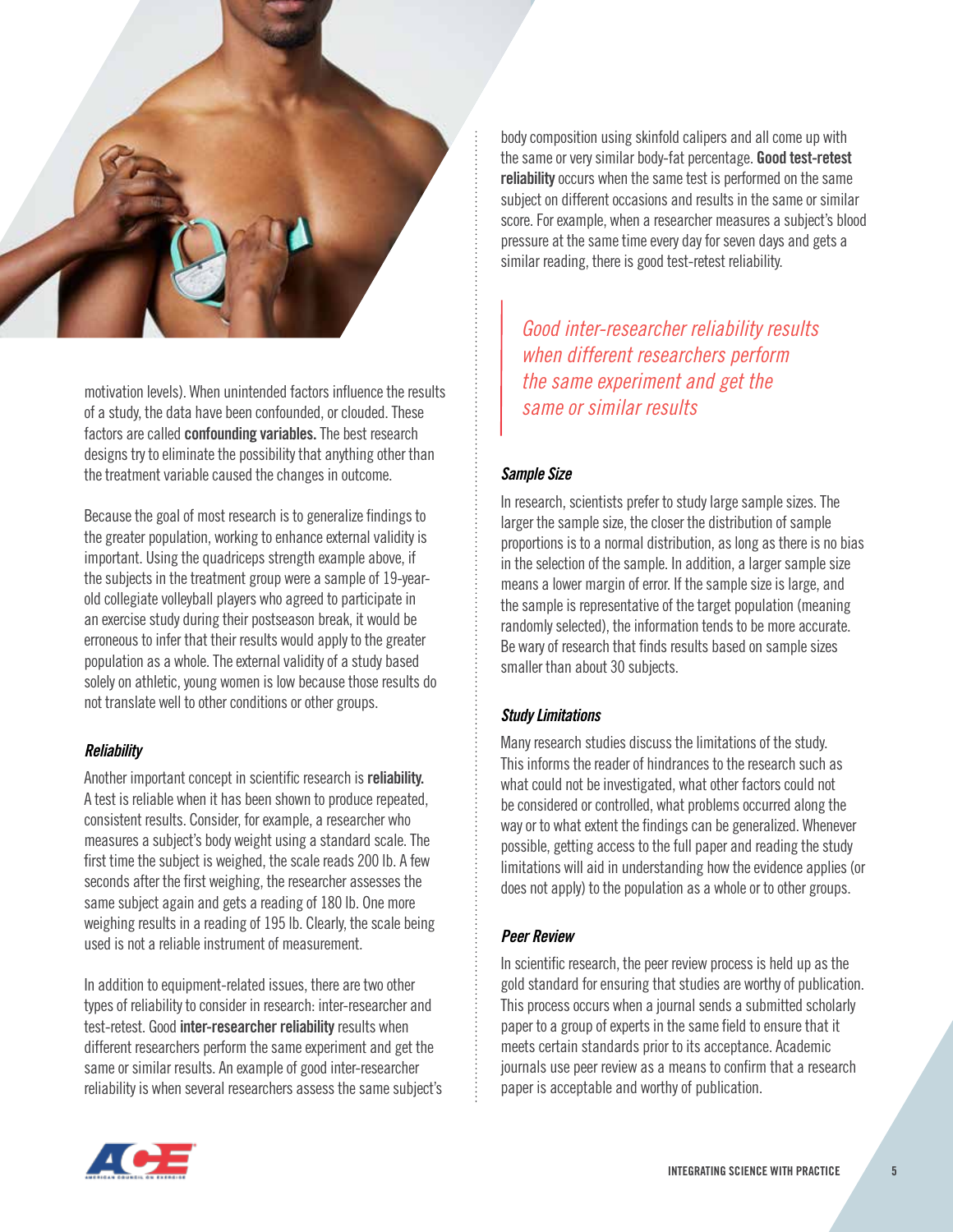# RESEARCH DESIGNS

Scientists use a variety of research designs when structuring their studies. Research designs are basically categorized as either experimental or observational.

# *Experimental*

In experimental designs, researchers are investigating the effect that one variable has on another, such that the independent variable affects the dependent variable. Scientists are looking for a cause-and-effect relationship. For example, in a study that tests the effect of cardiorespiratory exercise on blood pressure, the treatment (cardiorespiratory exercise) is the independent variable and the outcome (blood pressure) is the dependent variable.

# *Observational*

In an observational study, the researcher simply observes the subject or subjects and makes note of the information. No treatment or changes are introduced and no controls are used. The researcher is viewing the subject and then making connections based on his or her observations. Observational studies are not as powerful as experimental studies because they are not controlled and they cannot identify a cause-and-effect relationship between variables, as is done in experiments. Cross-sectional, case study and longitudinal research designs are all types of observational studies.

# *Cross-sectional*

When researchers want to learn information about a range of participants with different backgrounds, ages and genders, they perform a cross-sectional study. An example of cross-sectional research would be a questionnaire sent out to a variety of people with the intent of surveying their physical-activity preferences. The researchers could then produce some descriptive statistics about the types of activity people enjoy (e.g., 75 percent of men enjoy lifting weights, 20 percent of men enjoy aerobic activities and 5 percent have no preference).

# *Case Study*

The case-study approach involves looking at a particular case (e.g., an individual or a team) over time. The case study takes into account the independent variable as it affects the dependent variable over a specific period and the environment in which the research takes place. An example of a case study would be to investigate the effects of a rehabilitative exercise program on one individual throughout the different phases of injury healing. The results of a single case study could then be put forth as a suggestion for the direction of future research on a larger scale.

# *Longitudinal*

Longitudinal research investigates a set of variables over time. The researchers measure the variables at set intervals, typically to observe developmental issues over time. For example, researchers who want to know about the potential for the development of hypertension could follow the same sample of individuals over a lifetime and assess their blood pressure at ages 20, 40, 60 and 80. An obvious drawback of this type of research is the time investment and resources required to conduct such studies.

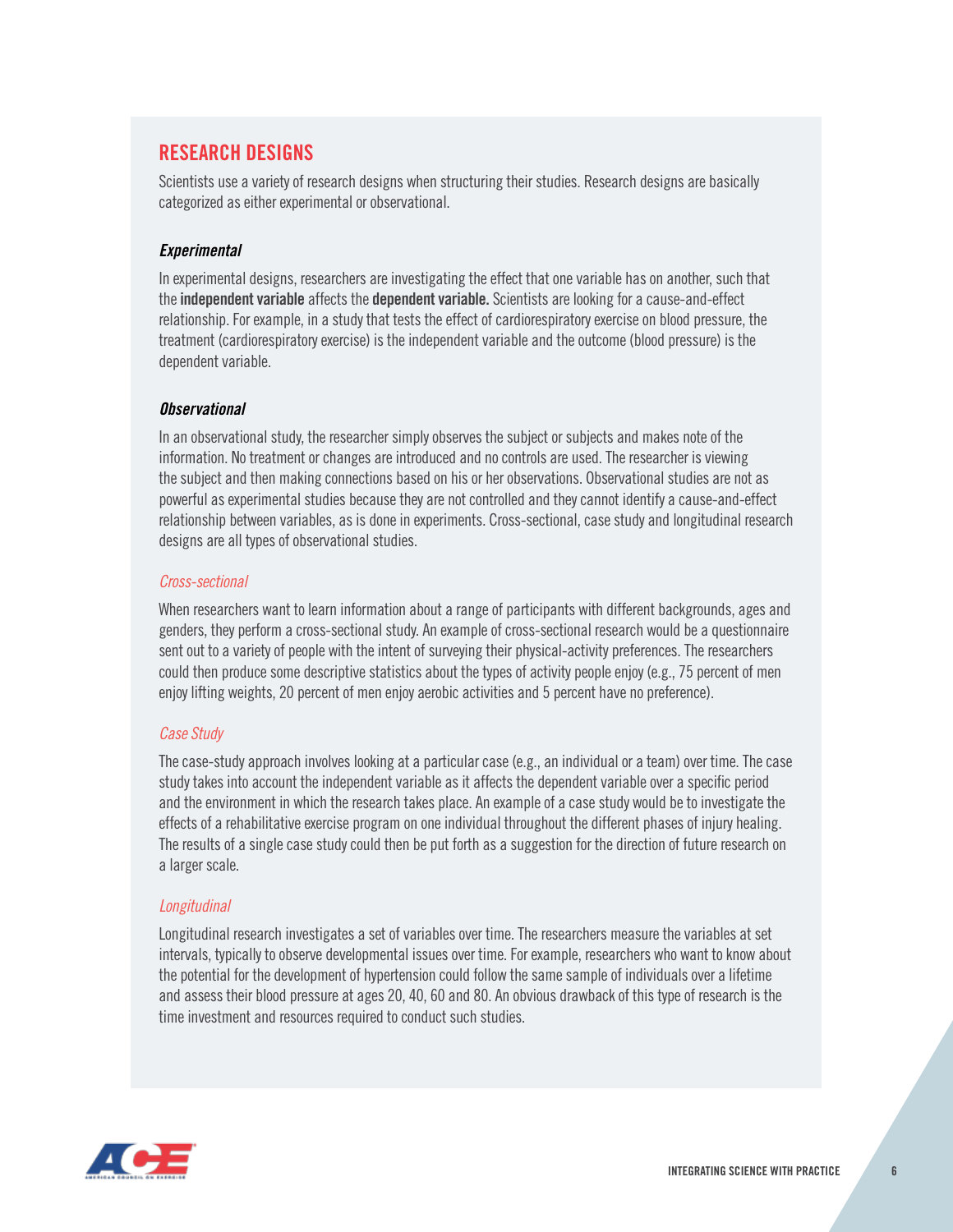# CAREFUL CONSIDERATION OF SCIENTIFIC EVIDENCE

Understanding the scientific method and learning about the basic types of research is only the beginning of integrating science into practice. Perhaps the most challenging part of this process is realizing how to scrutinize the research and then apply it in everyday situations. It is important to keep in mind that science does not have all the answers. In fact, scientific conclusions are always provisional, meaning that scientists follow wherever the evidence leads. Science is based on the principle that any established idea could be overturned tomorrow if the evidence warranted it. Because scientists are continuously conducting research, there are times when theories that were once generally accepted are abandoned or modified because a new body of evidence has emerged. This unending search for getting at the truth is one of the major benefits of science—it asks questions and then works to verify the answers.

# *The Miasma Theory of Disease: A Scientific Consensus Challenged and Then Replaced*

The miasma theory of disease is an example of an established medical concept developed in  $6<sup>th</sup>$  century B.C. that was later updated and replaced with the modern germ theory. In the early days of medicine, physicians believed that air became contaminated with "miasmas," or poisonous vapors produced by putrefying organic matter, and that a person could become infected when miasmas invaded the body and disrupted normal function. The miasmatic position proffered that environmental factors such as contaminated water, foul air and poor hygienic conditions—all identifiable by a foul smell—caused disease. Miasmas were, in effect, inhaled and ultimately resulted in illness. For example, malaria was attributed to "bad air" and influenza was associated with the "influence of bad conditions." As scientists continued to investigate disease throughout the centuries, and utilized advances in technology—such as those suitable to study microbiology—they began to replace their once firmly held beliefs based on the new evidence.<sup>4</sup> Disease transmission and contagion were established medical principles well before microorganisms were identified. In modern medicine, infectious diseases are diagnosed and treated based on principles of the germ theory, which holds that microorganisms (rather than foul air) enter the body and produce illness. The medical community's progression from the miasma to germ theory is a lucid demonstration of how the scientific process results in enhancing our understanding of the environment.

As practitioners in a science-based field, health and fitness professionals must carefully choose which information they will utilize when making decisions about training their clients. In addition to knowing how research studies are conducted, professionals should be aware of factors that either support or detract from reported evidence. This section details some common pitfalls that can stand in the way of getting a clear picture of what scientific evidence really shows.

# *Bias*

When reading health and fitness information, whether it is from a peer-reviewed academic journal or an expert posting a blog about a science-based fact, the first issue to consider is the potential for bias. In statistics, bias is an error that either underestimates or overestimates true value. There are many examples of bias in research and reporting. The following list represents three common sources of bias-related error.

# *Instrument Bias*

When an instrument used to measure a variable in a research study malfunctions, it can lead to measurements that are systematically off. An example of instrument bias is a researcher using a weight scale that adds 5 lb to each subject's body weight. Hence, prior to initiating research, scientists carefully assess and calibrate their equipment as a way to minimize bias due to instrument error.

# *Researcher Bias*

Scientists are people, and as such are prone to human error. A human quality that persists in science is the fact that all individuals are biased. A person's bias is the sum of his or her beliefs, experiences and emotions, which leads to a preference for certain ideas and explanations prior to openly considering new information. A specific type, called confirmation bias, can occur when an investigator seeks out evidence that supports only his or her belief or opinion on a subject to the exclusion of all other data that might refute it. Scientists have to be careful that their own interests do not influence their study results or the reporting of the conclusions.

Researchers have a vested interest in their study outcomes. One way to account for researcher bias in an experiment is to conduct a double-blind study, wherein the researcher and the subjects are unaware of which treatment is given to each subject group. In the double-blind approach, it is more likely that scientists will treat and interact with all subject groups the same way because they do not know which subjects are receiving a treatment and which subjects are the controls.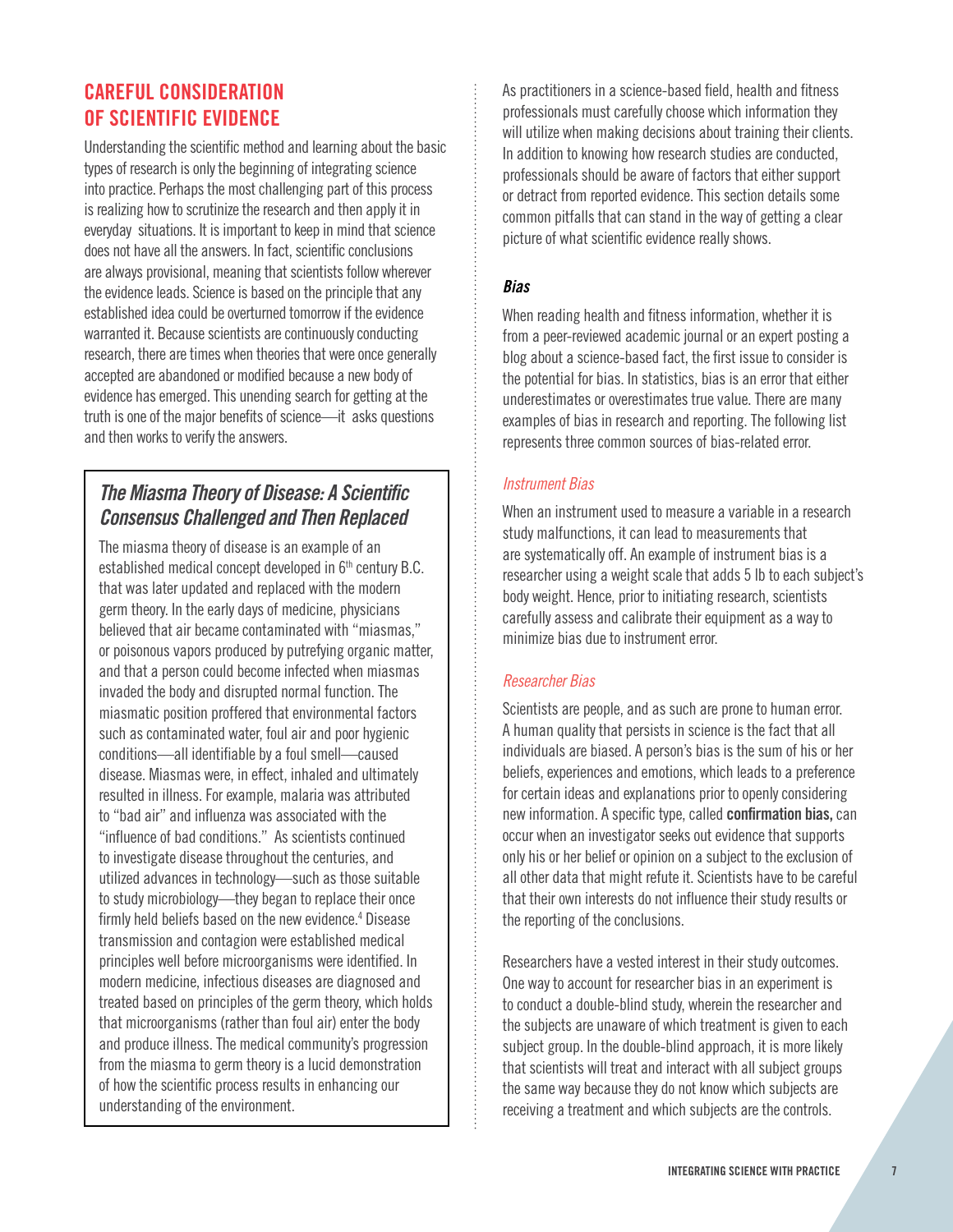# *Subject Bias*

When researchers conduct an experiment on subjects, they take a sample of people and divide them into groups. The subjects are assigned to either a treatment group, which receives the treatment being studied, or a control group, which receives either no treatment or a fake (placebo) treatment. The way in which subjects are assigned to their groups plays an important role in how biased or unbiased the results will be. Take, for example, a study on the effects of exercise on heart rate. The researchers want to investigate how a 16-week program of walking for 30 minutes, four days a week affects the subjects' resting heart rate. The researchers recruit volunteers for the study and then have the task of assigning them to the exercise treatment group or the control group (no structured exercise). If the investigators left it up to the volunteers, individuals who are already physically active and enjoy exercising might sign up for the treatment group. The control group, on the other hand, might consist of subjects who are sedentary. In this scenario, the results would be biased because the researchers would be looking at the effects of exercise on an already fit and active group of people, to the exclusion of the subjects in the control group who are presumably unfit. To avoid this type of subject bias, researchers employ random assignment to the treatment/ control groups, which leads to more fair and balanced groups and results that are more credible.

# *Minimizing Bias through a Randomized Controlled Trial*

A randomized controlled trial (RCT) is a quantitative, comparative, controlled experiment in which investigators study various treatments and subjects are assigned to experimental and control groups in a randomized order. A double-blinded RCT is one of the simplest and most powerful tools used in health research. RCTs are often referred to when supporting claims for evidence-based arguments, as they are known for minimizing bias. Again, the larger the sample in a RCT, the more powerful the study.

## *Scientific Flaws and Logical Fallacies*

After researchers finish collecting their data, they draw conclusions about the evidence. Drawing conclusions is one of the biggest areas where scientists can make mistakes in research. An even larger problem occurs when an individual who has a large social following or who is a respected leader in a field offers the public his or her interpretation of published research. Sometimes, that interpretation misses the mark. This section covers common errors made in drawing conclusions.

A double-blinded RCT is one of the simplest and most powerful tools used in health research.

#### *Overstating the Results*

When researchers make big claims about the results of their study, or when headlines make a big deal about the latest research, be sure to look very closely at the details of the study. This means reading the entire study, not just the abstract. Often, the results are not as grand as what the headlines would lead us to believe.

#### *Ad Hoc Explanations*

Some researchers may use *ad hoc,* or after-the-fact, explanations to draw conclusions about their results. *Ad hoc* is a Latin phrase that means "for this," as in when a person justifies an explanation specifically "for this purpose." *Ad hoc* explanations should be viewed skeptically when they exist for no other reason but to save a preferred hypothesis. This can occur when a person's attempt to explain an event is effectively disputed, so the speaker reaches for some way to salvage his or her claim. Often, *ad hoc* explanations are simply not supported by the study at hand because the structure of the study was not originally intended to test the question answered by the *ad hoc* explanation.

*Ad hoc* explanations have been used by individuals who claim to have conducted tests on paranormal experiences, such as extrasensory perception (ESP). Consider, for example, the case of an ESP researcher who wants to test a person he believes has ESP by asking him to guess the number written on an unseen card. If the investigator does not get the results he was hoping for, he might blame the hostile thoughts of onlookers for unconsciously influencing the ESP connection between the subject and the card. This *ad hoc* explanation has nothing to do with the experiment at hand and therefore cannot be tested or verified.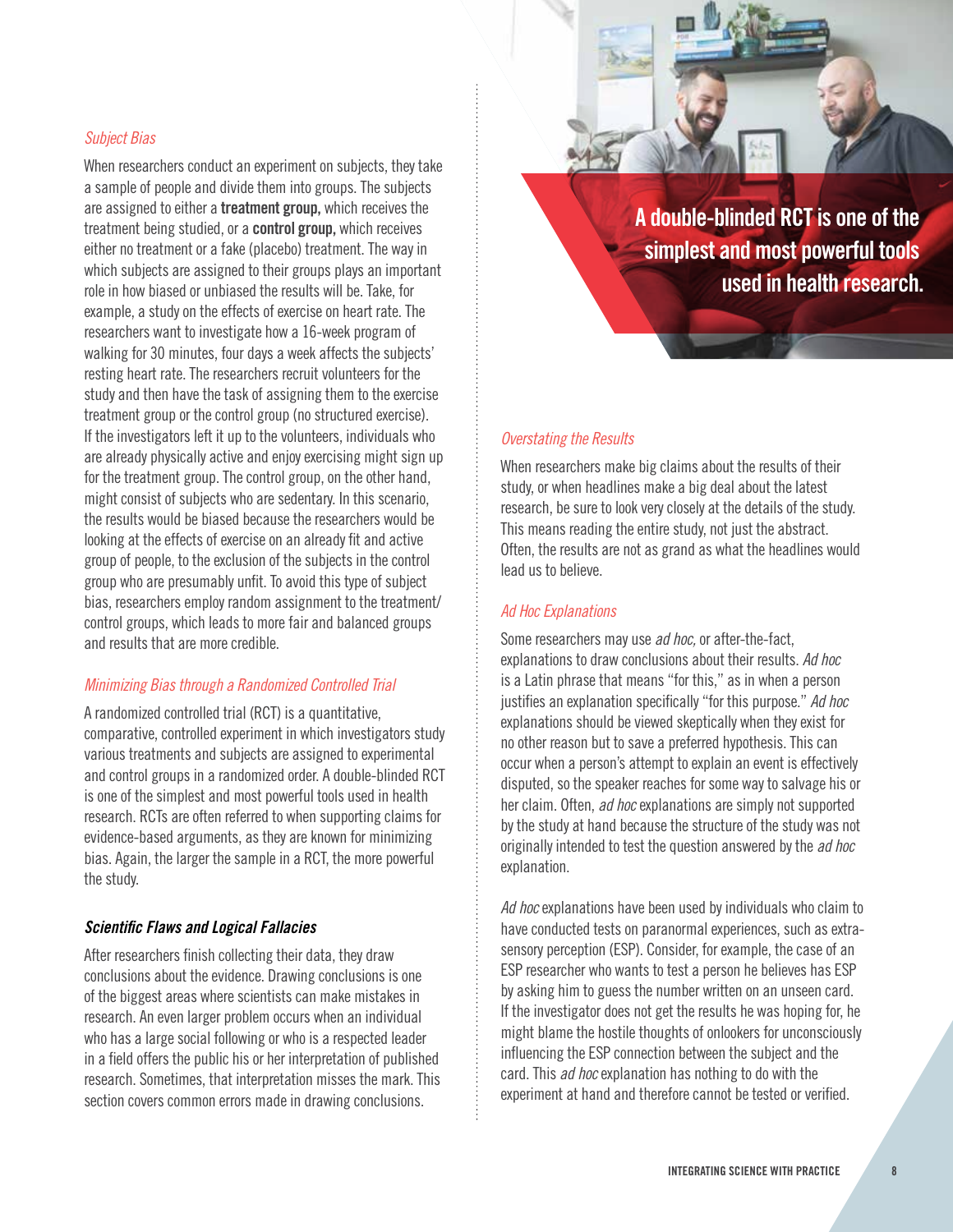# *Overgeneralizing*

The conclusions drawn about the results of a study can be generalized only to a larger population that is represented by the sample used in the study. Often, true representative samples of a population are difficult to get, so researchers may try to draw conclusions that have a broader scope than their sample. Using the earlier example of research conducted with collegiate volleyball players, suppose an expert claims that his strength-training program will result in massive strength gains for anyone who attempts it. Upon further questioning, the expert reveals that his claims are based on a quadriceps strength study of a sample of 19-year-old collegiate volleyball players. Clearly, if this is the only evidence on which the expert is basing his program, he is making the error of overgeneralizing the results of one study based on a specific population to all individuals. Would a 55-year-old sedentary man receive the same benefits from the quadriceps strength study as did the 19-year-old women? Would a 30-year-old competitive body builder enjoy massive overall strength gains using a program targeted at training the quadriceps for a group of volleyball athletes? The evidence does not support the claim that the training program used in the study could impart massive strength gains to all individuals.

## *Misinterpreted Correlations*

In statistics, a correlation is a relationship between two numerical values, and it depends on how closely the data resemble a certain pattern. In a positive linear correlation, the numerical values rise or fall together, and in a negative linear correlation, ones set of values increases while the other decreases. For example, during exercise, heart rate increases as physical exertion increases. There is a positive linear correlation between heart rate and exercise intensity (up to the point where intensity approaches maximal exertion). A negative correlation is found when the same absolute weight becomes a lower relative percentage of maximal strength as maximal strength rises with training. There are times when one of the variables being studied causes the other to change, but this is not always the case. Take, for instance, the observation that a sharp rise in ankle sprains is reported during the months of May, June and July. At face value, this information could mean that people are more prone to injuring their ankles as the heat index rises. However, no one would argue that a rise in outdoor temperature directly causes ankle sprains. A more likely explanation is that when the weather gets warmer during the summer months, people spend more time outdoors being active, which leads to

more opportunities to twist an ankle compared to other seasons when people are more inclined to remain indoors being less active. The two values, number of ankle sprains and degrees Fahrenheit or Celsius, demonstrate a positive linear correlation, but one variable does not cause the other. That is, correlation does not imply causation.

## *Anecdotal Evidence*

An anecdote is a story or a narrative, typically about a person or an incident. Often, anecdotal evidence is offered as a story told by a single person about his or her experience. Although anecdotal evidence has a strong influence on public opinion and behavior, it has no basis in science or statistics. With an anecdote, there is no information with which to compare the story and no statistics to analyze. There is just a single story. When making decisions about evidence-based practice, health and fitness professionals are better off relying on scientific studies and statistical information based on large random samples of individuals who represent their target populations (not just a single situation).

*When making decisions about evidence-based practice, health and fitness professionals are better off relying on scientific studies and statistical information based on large random samples of individuals who represent their target populations (not just a single situation).*

#### *Selective Reporting*

Selectively offering evidence that supports only one point of view is known as selective reporting or "cherry picking." When a researcher investigates a specific topic, he or she might uncover an impressive mass of data. In some cases, the literature may reveal evidence that is equivocal, meaning that there is a comparable amount of data supporting both sides of an issue, or it may show that only a few studies support one side of the issue, while a vast amount of literature supports the opposing side. If an investigator presents only the data that confirms his or her preferred view, and rejects any evidence to the contrary, the reader is not getting a true and accurate picture of the body of literature. Be wary of professionals who offer examples of evidence that support only their preference or opinion. Sound information is based on the total available evidence and the quality of that evidence, not just the data that is used to win an argument or debate.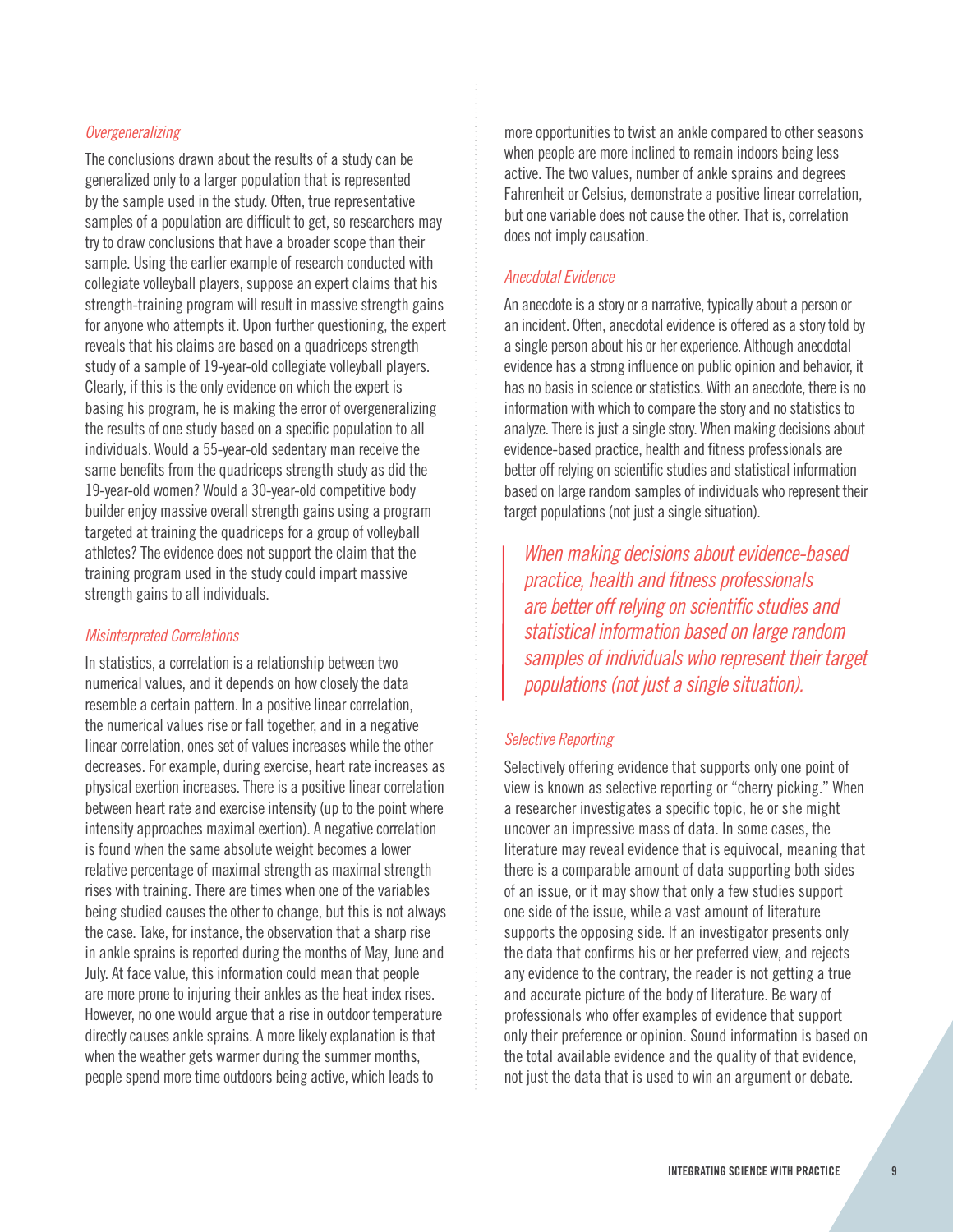

#### *Ad Hominem*

The *ad hominem* (Latin for "to the man") fallacy occurs when, during a debate, one individual launches personal attacks on another individual rather than addressing the argument at hand. The attacker often resorts to name-calling and labeling, which typically means that the aggressor does not have a logical counter-argument. An example of an *ad hominem* attack is a debater who claims, "You can't believe that this fitness trainer will actually come through on his claim to help you get in shape. He's a pathological liar!"

The current state of social media allows a variety of platforms in which individuals can argue their beliefs and opinions about all sorts of topics, including health, fitness and nutrition. When these types of public debates devolve into a state of *ad hominem* attacks, it is often the case that the people launching those attacks do not have quality evidence to back up their claims, or they lack an understanding of how to read and evaluate the data on a particular subject.

*The current state of social media allows a variety of platforms in which individuals can argue their beliefs and opinions about all sorts of topics, including health, fitness and nutrition.*

# EVIDENCE-BASED PRACTICE IN THE FITNESS SETTING

To benefit from critically evaluating scientific research, health and fitness professionals must take what they learn and apply it in their everyday practice. Because designing and implementing fitness programs requires that multiple factors be considered (e.g., the client's personal goals and abilities and the trainer's skills and experience level), the possible approaches to

delivering fitness services are countless. Given that there are a variety of ways to help clients achieve their goals, the best approach for offering quality programs is to draw from as much evidence-based information as possible. This section offers strategies to help health and fitness professionals seek out the best information available so that they can make sound decisions in their dealings with clients.

#### *Find Scientific Consensus*

One of the challenges of finding high-quality, evidence-based information is that the media often give equal air time to concepts that oppose each other, even when one side of the argument is not supported by good data. When a few outlying studies or experts make a claim, the media reports on it especially if the claim is sensational or controversial—making it seem as if the debate is equally weighted (or that a debate even exists), when in fact, the overwhelming scientific consensus is at odds with the outlying claims. In addition, the troubling occurrence of well-respected authorities in health and fitness making bogus claims has become commonplace. A recent example of this occurred when Congress required Dr. Mehmet Oz, the host of "The Dr. Oz Show," to answer questions posed by senators on Capitol Hill about the promotion of weight-loss products on his show. The following is an excerpt of remarks made by Dr. Oz on his show in November, 2012: "Thanks to brand new scientific research, I can tell you about a revolutionary fat buster. No Exercise. No Diet. No Effort. It's called Garcinia cambogia." The scientific evidence for Garcinia cambogia is lacking, yet when Dr. Oz, a well-known public figure and successful cardiothoracic surgeon, promotes this supplement, people are encouraged to buy it.5

One way to determine the merit of research claims is to look for general scientific consensus on the matter. When scientists in a particular field of study share a collective opinion or judgment, a scientific consensus exists. The consensus may be based on repeated research, peer review and communication at scientific conferences. To find consensus, look for position statements issued by scientific institutes that communicate a summary of the science for people outside of the scientific community. For example, the article, "AHA Scientific Statement: Supervision of Exercise Testing by Nonphysicians: A Scientific Statement from the American Heart Association," is a position paper offered to health and fitness practitioners as a means to summarize the American Heart Association's consensus on the topic.<sup>6</sup> If an expert's views strongly contradict the current scientific consensus on a subject, it is likely that his or her views are not backed by high-quality scientific evidence.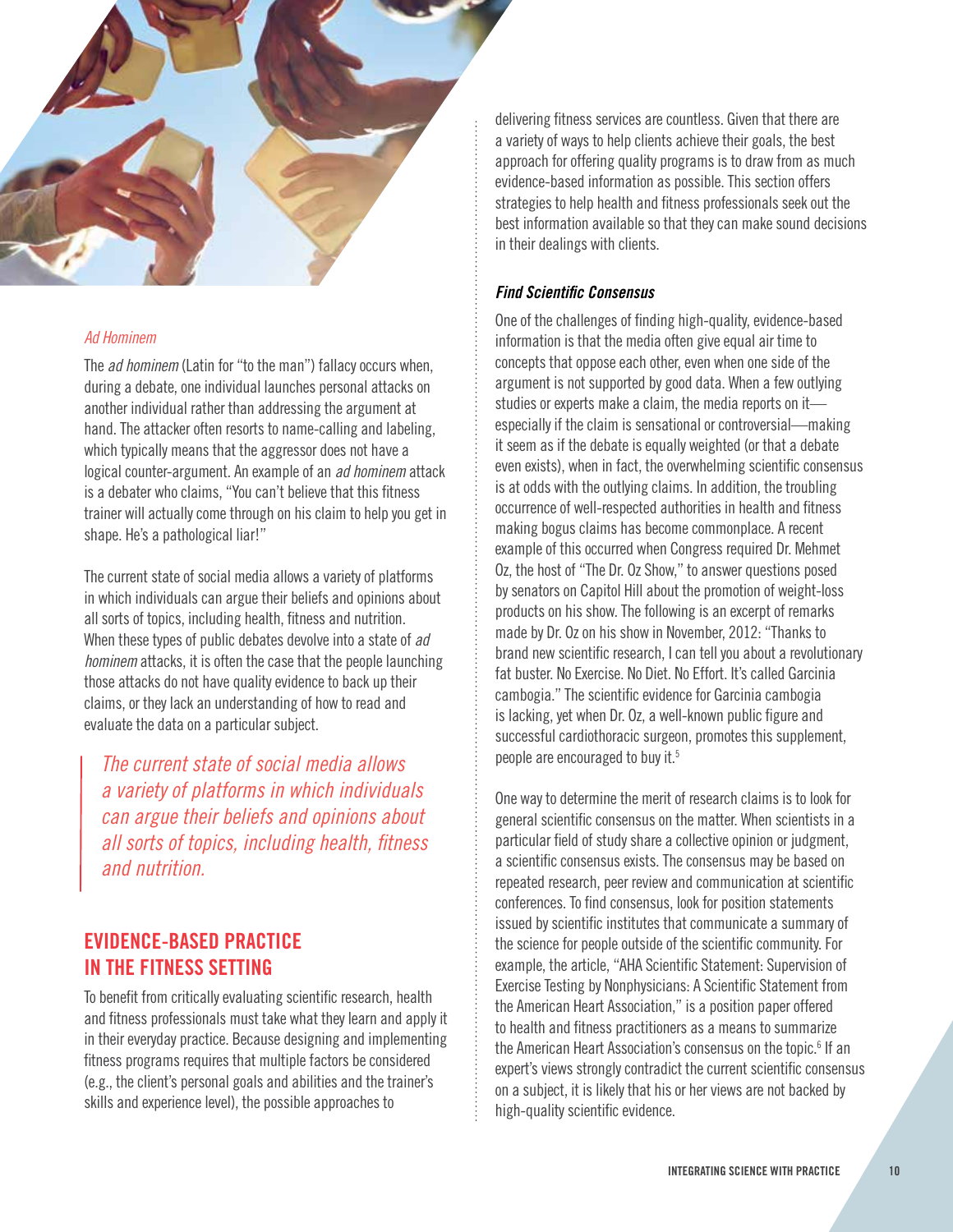# *Look for Research Reviews*

Sifting through the all of the scientific research available on a topic and then reading the most relevant papers about that topic is the best approach to understanding the weight of the evidence. However, for many busy practitioners, having the time to read large volumes of research or gaining access to full papers is impractical. In these instances, a good amount of knowledge can still be obtained by reading reviews written by scientists in the field.

When researchers write a scientific paper, they perform a literature review, which consists of examining the existing published literature on a subject and then writing a summary of their findings. The literature review is an important part of every research paper, as it lays the foundation for what is already known about the topic. A literature review should not be confused with a type of study called a systematic review, which provides an exhaustive summary of current literature relevant to a particular topic. A systematic review uses a complex process to study the studies published on a topic. In evidencebased practices, such as medicine and exercise, systematic reviews of high-quality RCTs are crucial to the development

of recommendations and guidelines for the practitioners. As such, if a systematic review can be found on a specific subject, it would be a good place to start when looking for persuasive, high-quality evidence.

#### *Scrutinize Controversial or Sensational Claims*

The adage, "If it sounds too good to be true, it probably is," applies to claims made by anyone who makes statements that are contrary to the scientific consensus. In such cases, it would be wise to systematically scrutinize the claim by practicing the following steps:

- Look for bias on the part of the claimant. Does he or she have anything to gain by promoting this point of view or product?
- Determine if there are any logical fallacies committed by claimant.
- If research is cited, read the full research paper—if possible—to get an idea of the sample size, discover if the subjects were randomly assigned, see the methodology, look at the conclusions and limitations and check for validity and reliability.

# **SUMMARY**

Merging science and practice in fitness takes commitment to reading published data and scrutinizing research, and then applying that information to clients on an individual basis dependent on their goals and needs. Critical thinking is a skill that is developed over time through practice and continued learning. The investment in time and the effort of gaining this knowledge is crucial, as it will allow the health and fitness professional to recognize high-quality evidence and avoid unfounded or fraudulent claims. Ultimately, it is the clients who benefit from professionals who are savvy consumers of fitness information, as they reap the rewards of safe and effective training practices.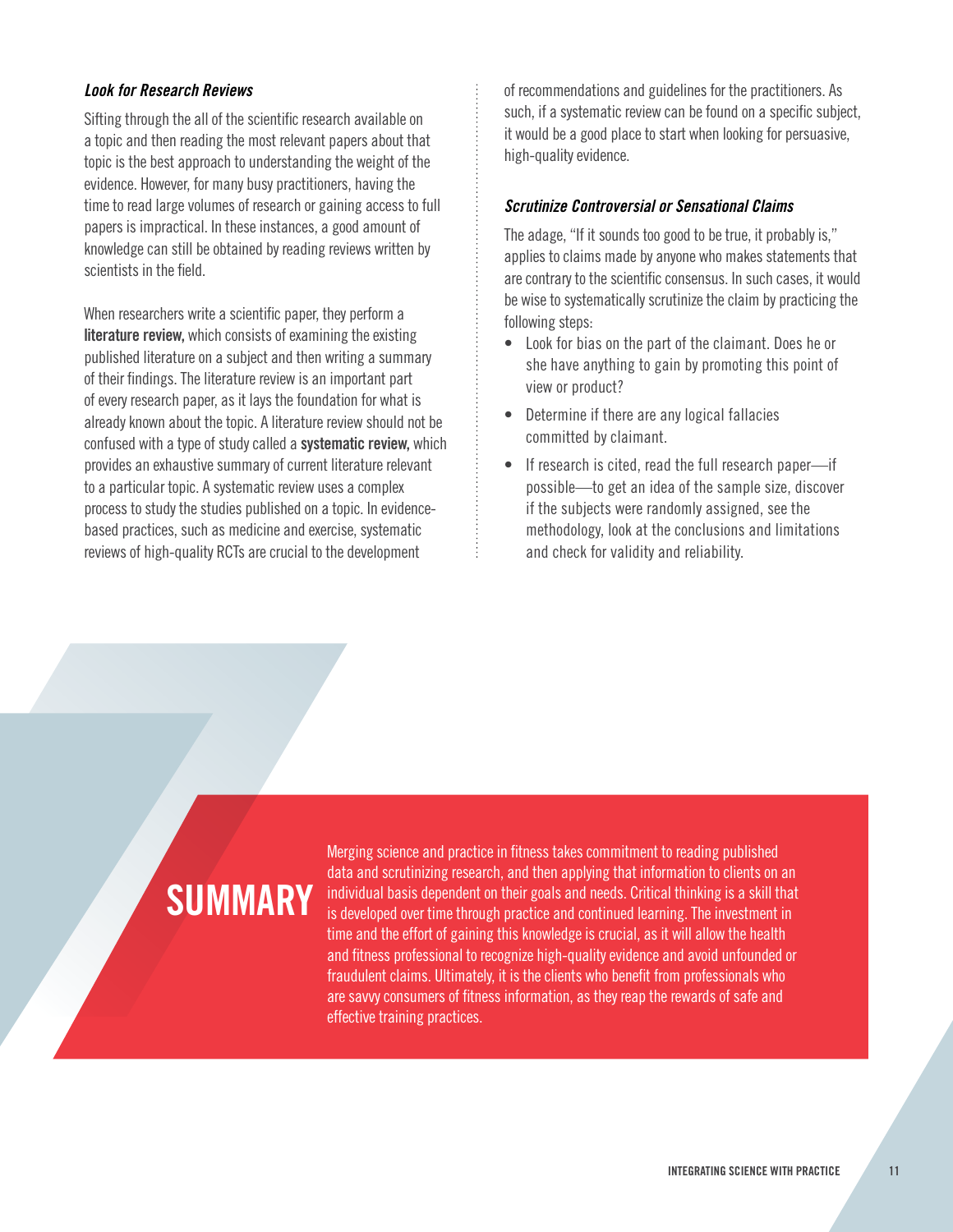# *ABOUT THE AUTHOR*

Sabrena Jo, M.S., has been actively involved in the fitness industry since 1987. An ACE Certified Group Fitness Instructor, Personal Trainer, and Health Coach, Jo teaches group exercise, owns and operates her own personal-training business, has managed fitness departments in commercial facilities, and lectured to university students and established fitness professionals. Jo serves as Senior Exercise Scientist for the American Council on Exercise (ACE), developing and delivering educational content in the form of textbooks, articles, videos, and online courses. She has a bachelor's degree in exercise science, as well as a master's degree in physical education from the University of Kansas, and has numerous certifications in exercise instruction. Jo acts as a spokesperson for ACE and is involved in curriculum development for ACE continuing education programs. Additionally, Jo presents lectures and workshops to fitness professionals internationally and has authored chapters in numerous ACE texts.